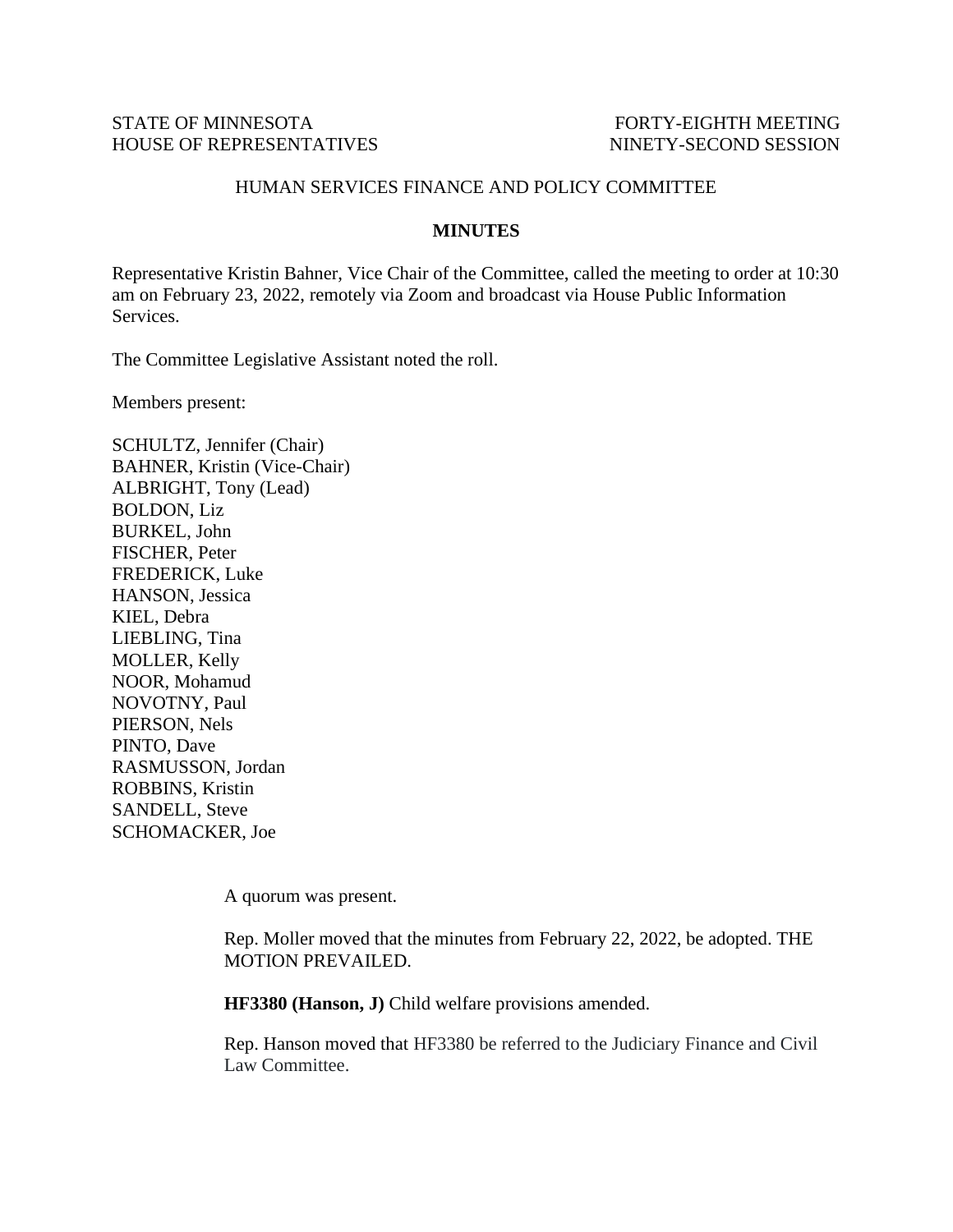Rep. Hanson renewed her motion to rerefer HF3380 to the Judiciary Finance and Civil Law Committee.

Chair Schultz assumed the gavel.

Testifier:

• Angie Thies, Child Wellbeing Policy Analyst, Association of Minnesota **Counties** 

Chair Schultz stated a roll call vote would be taken. The results were as follows:

AYES SCHULTZ, Jennifer (Chair) BAHNER, Kristin (Vice-Chair) ALBRIGHT, Tony (Lead) BOLDON, Liz BURKEL, John FISCHER, Peter FREDERICK, Luke HANSON, Jessica KIEL, Debra LIEBLING, Tina MOLLER, Kelly NOOR, Mohamud NOVOTNY, Paul PIERSON, Nels PINTO, Dave RASMUSSON, Jordan ROBBINS, Kristin SANDELL, Steve

EXCUSED SCHOMAKER, Joe

On a vote of 18 AYES and 0 NAYS and 1 EXCUSED THE MOTION PREVAILED.

**HF 1754 (Frederick)** Customized living service provider standards added, longterm care consultation service authorized for resident's spouse or legal partner, nursing facility rate definitions modified, adequate nursing facility documentation criteria expanded, and various other human services provisions modified.

Rep. Frederick moved the A22-0325 Amendment**.** THE AMENDMENT WAS ADOPTED.

Chair Schultz moved to reconsider the A22-0325 Amendment.